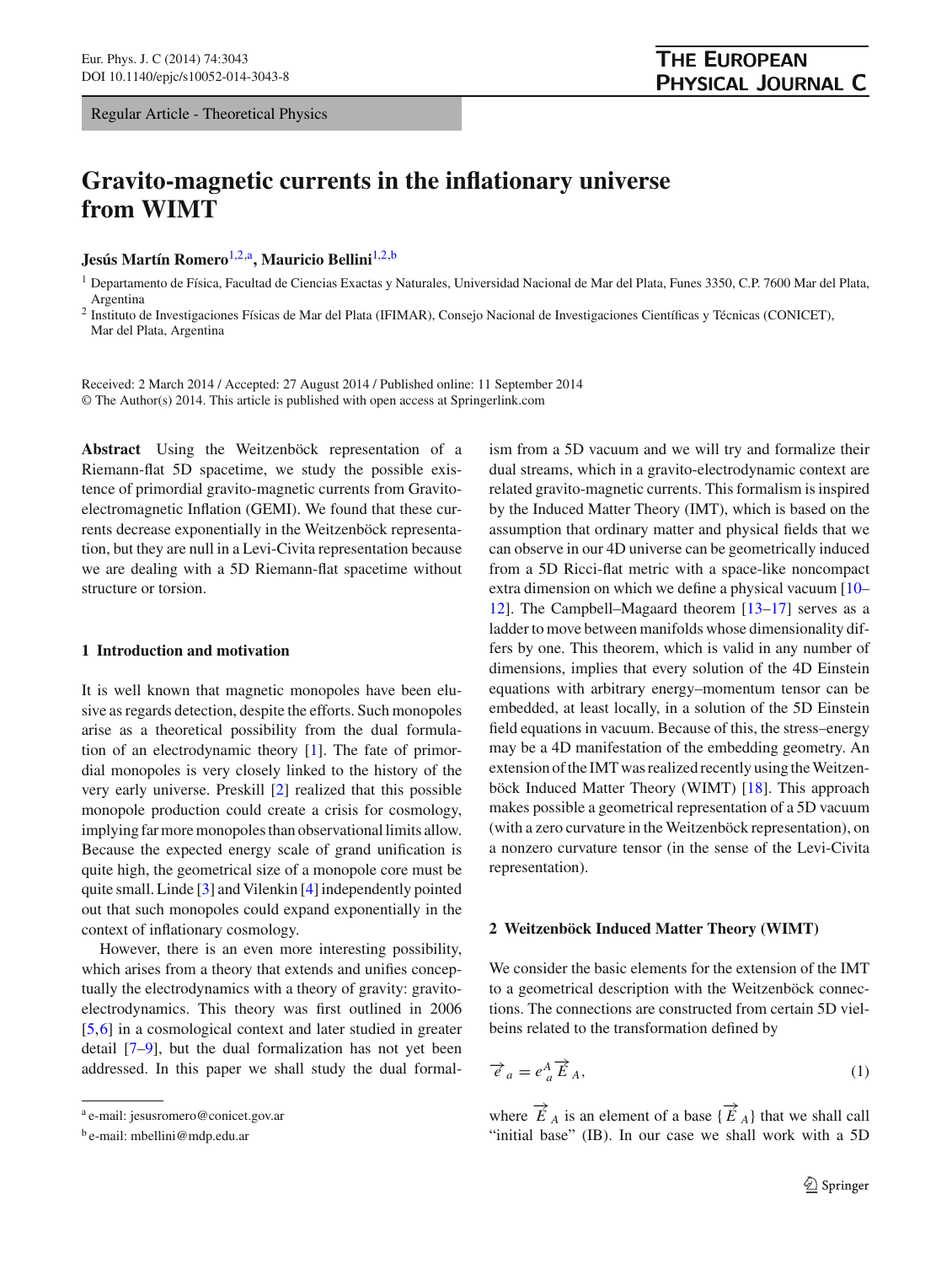Minkowski space. Furthermore  $\overrightarrow{e}_a$  is an element of the "final base" (FB), which is obtained through the transformation [\(1\)](#page-0-1). In general,  $\{\vec{E}_A\}$  cannot be coordinated.<sup>[1](#page-1-0)</sup>

We can write the components of any tensor through the 5D vielbein  $e^A_a$  and their inverses  $\bar{e}^a_A$ , which comply with  $e^A_a \bar{e}^b_A = \delta^b_a$  and with  $e^A_a \bar{e}^a_B = \delta^A_B$ . In particular for the metric tensor, we have

$$
g_{ab} = e^A_{\ a} e^B_{\ b} g_{AB}.\tag{2}
$$

If we use the Weitzenböck connections  $(W) \Gamma_{ab}^c = \bar{e}_N^c \overrightarrow{e}_b(e_a^N)$ , it can be seen that

<span id="page-1-2"></span>
$$
\begin{split} {}^{(W)}\nabla_{\overrightarrow{e}_b}(\overrightarrow{E}_A) &= {}^{(W)}\nabla_{\overrightarrow{e}_b}(e_A^a \overrightarrow{e}_a) \\ &= \underbrace{e_A^a \{ {}^{(W)}\Gamma^c_{ab} - e_N^c \overrightarrow{e}_b(e_a^N) \}}_{\text{[}}\overrightarrow{e}_c = 0. \end{split}
$$
\n
$$
[{}^{(W)}\nabla_{\overrightarrow{e}_b}(\overrightarrow{E}_A)]^c = [\overrightarrow{E}_A]^c, b = \overrightarrow{e}_{A;b}^c.
$$
\n
$$
(3)
$$

It can be seen that the expressions  $[{}^{(W)}\nabla_{\vec{e}_b}(\vec{E}_A)]^c$  =  $[\vec{E}_A]^c$ ; *b* represent the *c*-component of the application of the derivative operator characterized by the Weitzenböck connections with respect to the *b*-component of the base of the FB over the *A*-component of the vector of the ST. In general, for any vector field  $\vec{A} = A^c \vec{e}_c^2$  $\vec{A} = A^c \vec{e}_c^2$ , we have  $[\vec{A}]^c{}_{;b} = A^c{}_{b}$ .

When the field  $\overrightarrow{A}$  is the *A*-component of the IB,  $\overrightarrow{A} = \overrightarrow{E}_A$ , the vector field is given by  $\overrightarrow{E}_A = \overrightarrow{e}_A^a \overrightarrow{e}_a$  and it is clear that  $[\vec{E}_A]^c = \vec{e}_A^c$ . In this sense the connections of Weitzenböck imply  $\overline{e}_{A; b}^c = 0$ , and the vielbeins are seen as coefficients of the development of one base in another base. The expression [\(3\)](#page-1-2) is fulfilled if we are working with the Weitzenböck connections.

- <sup>1</sup> Capital Latin letters *A*, *B*, *C*, .., *H* = 0, 1, 2, 3, 4 run on the 5D "initial space" (IS).
- <span id="page-1-0"></span>• Lowercase Latin letters  $a, b, c, \ldots, h = 0, 1, 2, 3, 4$  run on the 5D "final space" (FS).
- Greek letters  $\alpha$ ,  $\beta$ , ... = 0, 1, 2, 3 run on the 4D hypersurface embedded in the FS.
- Indices *i*, *j*, *k*, ... = 1, 2, 3 and *I*, *J*, *K*, ... = 1, 2, 3 run on the 3D pure space of the FS and IS, respectively.

<sup>2</sup> We denote by ";" the covariant derivative

<span id="page-1-1"></span>
$$
\vec{A} = A^b \vec{e}_b = A^0 \vec{e}_0 + A^i \vec{e}_i \Rightarrow
$$
\n
$$
\nabla_{\vec{e}_b}(\vec{A}) = \nabla_{\vec{e}_b}(A^0 \vec{e}_0) + \nabla_{\vec{e}_b}(A^i \vec{e}_i)
$$
\n
$$
= \vec{e}_b(A^0) \vec{e}_0 + A^0 \underbrace{\nabla_{\vec{e}_b}(\vec{e}_0)}_{\Gamma_{0b}^c \vec{e}_c} + \vec{e}_b(A^i) \vec{e}_i + A^i \Gamma_{ib}^c \vec{e}_c
$$
\n
$$
= (\vec{e}_b(A^0) + A^0 \Gamma_{0b}^0 + A^i \Gamma_{ib}^0) \vec{e}_0
$$
\n
$$
+ (\vec{e}_b(A^i) + A^0 \Gamma_{0b}^i + A^j \Gamma_{jb}^i) \vec{e}_i.
$$

Therefore  $[\nabla_{\vec{e}_b}(\vec{A})]^0 = A^0_{;b}$ . This is not only valid for the superscript 0, but also for the other indices, so that  $[\nabla_{\vec{e}_b}(\vec{A})]^c = A^c_{;b}$ .

Now we consider a 5D spacetime described by the metric *gAB* in the IS and *gab* describing the FS. It is obvious that the latter space is Weitzenböck-flat in the sense that the Riemann tensor constructed through this kind of connection is null:  $^{(W)}R_{bcd}^a = 0$ . However, it cannot be Riemann-flat with respect to the Levi-Civita connections:  $^{(lc)}R_{bcd}^a \neq 0$ . The Riemann tensor written with the Weitzenböck representation for the spacetime characterized by the metric *gab* is given by

<span id="page-1-5"></span>
$$
\begin{aligned} {}^{(W)}R^{a}_{bcd} &= \overrightarrow{e}_b({}^{(W)}\Gamma^{a}_{dc}) - \overrightarrow{e}_c({}^{(W)}\Gamma^{a}_{db}) \\ &+ {}^{(W)}\Gamma^{n}_{dc}{}^{(W)}\Gamma^{a}_{nb} - {}^{(W)}\Gamma^{n}_{db}{}^{(W)}\Gamma^{a}_{nc} - C^{\,n}_{cb}{}^{(W)}\Gamma^{a}_{dn} = 0, \end{aligned} \tag{4}
$$

where  $(W)$   $\Gamma^a_{bc}$  are the Weitzenböck connections and  $C^a_{bc}$ are the coefficients of the structure of the FB, which can be expressed through  $C_{bc}^a = \bar{e}_N^a \bar{e}_c^b (e_b^N) - \bar{e}_N^a \bar{e}_b^b (e_c^N) =$ <br>  $\binom{W}{b} \Gamma_{bc}^a - \binom{W}{c} \Gamma_{cb}^a$ , when the absence of structure of the IB makes the Weitzenböck torsion null. Both representations are related by the expression

<span id="page-1-6"></span>
$$
^{(W)}\Gamma^{a}_{bc} = {}^{(lc)}\Gamma^{a}_{bc} - {}^{(W)}K^{a}_{bc}, \tag{5}
$$

where the Weitzenböck contortion  $(W)$   $K_{bc}^a$  is related to the Weitzenböck torsion  $(W)T_{bc}^a$ ,

$$
{}^{(W)}K_{bc}^a = \frac{g^{ma}}{2} \{g_{bm;c} + g_{mc;b} - g_{bc;m}\}\n+ \frac{g^{ma}}{2} \{ {}^{(W)}T_{cm}^n g_{bn} + {}^{(W)}T_{bm}^n g_{nc} - {}^{(W)}T_{cb}^n g_{nm}\}.
$$
\n(6)

Here, we have considered the nonzero non-metricity  $g_{ab}$ ; *c* = (*W*)  $Q_{abc}$ . When  $g_{ab}$ ; *c* = 0, the tensor (*W*)  $K_{bc}^a$  reduces to the well-known contortion tensor in the Weitzenböck representa- $\lim_{b \to \infty} \left( \frac{W}{E_b} \right) K_{bc}^a = \frac{g^{ma}}{2} \left\{ \frac{(W)}{T_{cm}^n} g_{bn} + \frac{(W)}{T_{bm}^n} g_{nc} - \frac{(W)}{T_{cb}^n} g_{nm} \right\}.$ 

On the other hand, if the Weitzenböck torsion becomes zero (this holds when the IB has no structure), we have  $(W)$ *K*<sub>*bc*</sub> =  $\frac{g^{ma}}{2}$ {*g<sub>bm;c</sub>* + *g<sub>mc;b</sub>* - *g<sub>bc;m</sub>*}.

By contracting the null-tensor  $^{(W)}R^a_{bcd}$  we obtain the following tensors:  $\binom{W}{W}S_{bc} = \binom{W}{R}R^a_{bca}$  (which is antisymmetric) and  $^{(W)}R_{cd} = ^{(W)}R_{acd}^a$  (which is symmetric), that is<sup>4</sup>

<span id="page-1-7"></span>
$$
\begin{aligned} {}^{(W)}S_{bc} = {}^{(W)}R^{a}_{bca} &= \overrightarrow{e}_{b}({}^{(W)}\Gamma^{a}_{ac}) - \overrightarrow{e}_{c}({}^{(W)}\Gamma^{a}_{ab}) \\ &+ {}^{(W)}\Gamma^{a}_{ac} {}^{(W)}\Gamma^{a}_{nb} \\ - {}^{(W)}\Gamma^{n}_{ab} {}^{(W)}\Gamma^{a}_{nc} - C^{n}_{cb} {}^{(W)}\Gamma^{a}_{an} = 0, \end{aligned} \tag{7}
$$

<span id="page-1-8"></span>
$$
\begin{aligned} {}^{(W)}R_{cd} &= {}^{(W)}R_{a(cd)}^a = \overrightarrow{e}_a({}^{(W)}\Gamma^a_{(dc)}) - \overrightarrow{e}_{(c)}({}^{(W)}\Gamma^a_{d)a}) \\ &+ {}^{(W)}\Gamma^n_{(dc)} {}^{(W)}\Gamma^a_{na} - {}^{(W)}\Gamma^n_{(d|a} {}^{(W)}\Gamma^a_{n|c)} - C^n_{(c|a} {}^{(W)}\Gamma^a_{|d)n} = 0. \end{aligned} \tag{8}
$$

 $3\,$  In this work we shall use this definition with zero nonmetricity.

<span id="page-1-4"></span><span id="page-1-3"></span><sup>&</sup>lt;sup>4</sup> The expressions  $^{(W)}\Gamma^a_{(d|a)}$   $^{(W)}\Gamma^a_{n|c)}$  indicate the symmetrization of the indices *d* and *c*, inside the parentheses, but excepting the indices *a* and *n* inside the vertical bars " $\vert$ ".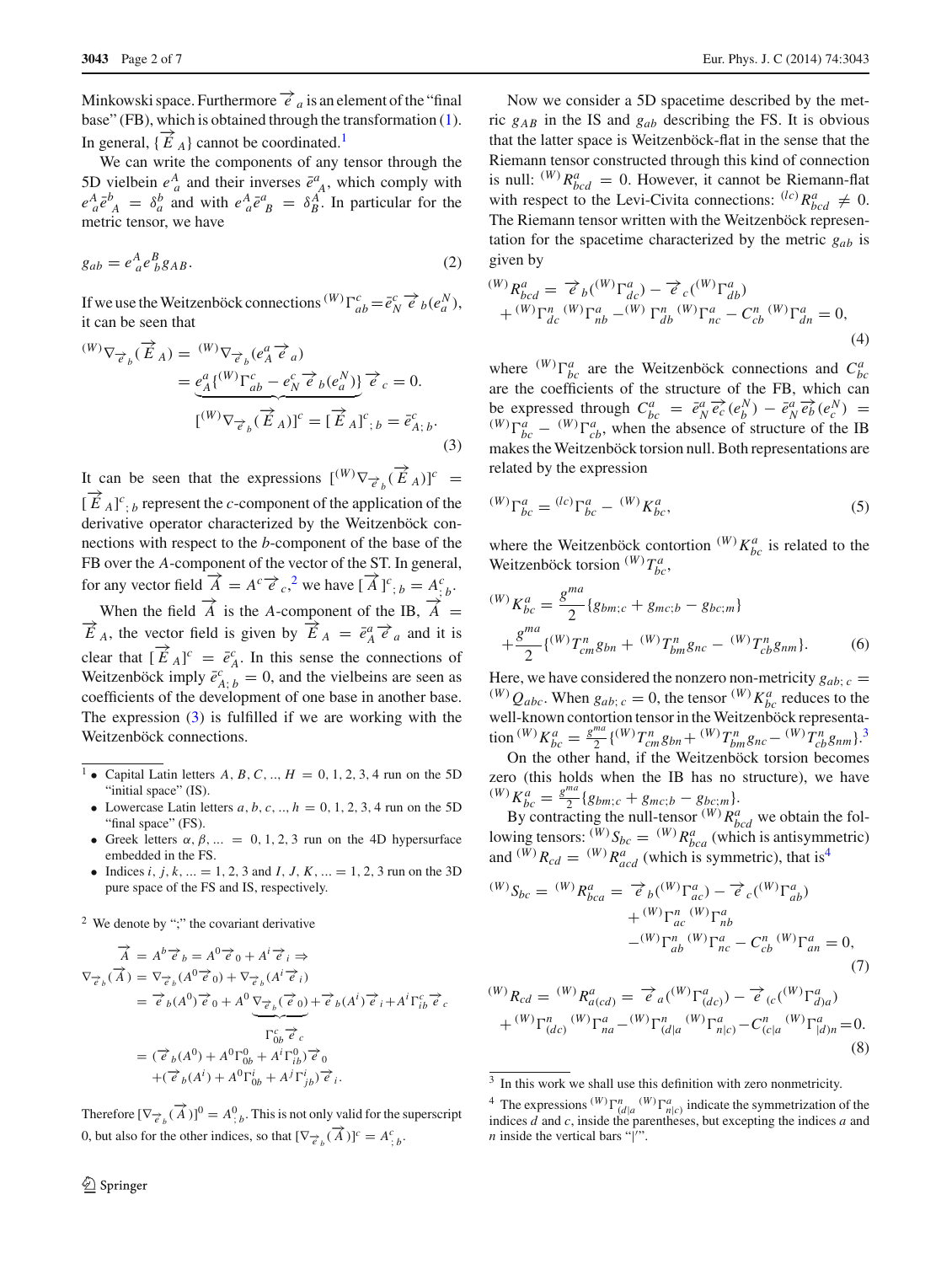From  $(4)$ ,  $(5)$ ,  $(7)$ , and  $(8)$  we obtain the expressions for the corresponding curvature tensors with the Weitzenböck representation by means of those of the Levi-Civita representation (and vice versa). Hence, we have

$$
\begin{split} {}^{(W)}R_{bcd}^{a} &= {}^{(lc)}R_{bcd}^{a} - \vec{e}_b({}^{(W)}K_{dc}^{a}) + \vec{e}_c({}^{(W)}K_{db}^{a}) \\ &- {}^{(W)}K_{dc}^{n} {}^{(W)}K_{nb}^{a} - {}^{(lc)}\Gamma_{dc}^{n} {}^{(W)}K_{nb}^{a} - {}^{(W)}K_{dc}^{n} {}^{(lc)}\Gamma_{nb}^{a} \\ &+ {}^{(W)}K_{db}^{n} {}^{(W)}K_{nc}^{a} + {}^{(lc)}\Gamma_{db}^{n} {}^{(W)}K_{nc}^{a} + {}^{(W)}K_{db}^{n} {}^{(lc)}\Gamma_{nc}^{a} \\ &+ C_{cb}^{n} {}^{(W)}K_{dn}^{a} . \end{split} \tag{9}
$$

Using  $(7)$  and  $(8)$  in the last expression we found the analogous equations for  $^{(W)}S_{bc}$  and  $^{(W)}R_{cd}$ , or for  $^{(lc)}S_{bc}$ and  $\overline{(\ell c)}$   $R_{cd}$ . Usually it is simple to determinate the latter, because they comply with the transformation  $^{(lc)}S_{bc}$  =  $e_b^B e_c^C$  (*lc*)  $S_{BC} = 0$  and <sup>(*lc*)</sup>*R<sub>cd</sub>* =  $e_d^D e_c^C$  (*lc*)*R<sub>CD</sub>*, where, if the IB has no structure, the tensors with capital indices are calculated in a coordinate base with the Levi-Civita connections.

Now we shall consider the Einstein equations with the Weitzenböck representation. We shall try to obtain the effective 4D equations after making a constant foliation from a 5D Weitzenböck vacuum. Taking [\(8\)](#page-1-8), we obtain

$$
- {}^{(W)}\Gamma^4_{(\delta|\alpha} {}^{(W)}\Gamma^{\alpha}_{4|\zeta)} - {}^{(W)}\Gamma^{\upsilon}_{(\delta|4} {}^{(W)}\Gamma^4_{\upsilon|\zeta)} - {}^{(W)}\Gamma^4_{(\delta|4} {}^{(W)}\Gamma^4_{4|\zeta)})
$$
  

$$
- (C^4_{(\zeta|\alpha} {}^{(W)}\Gamma^{\alpha}_{|\delta)4} + C^4_{(\zeta|4} {}^{(W)}\Gamma^4_{|\delta)\upsilon} + C^4_{(\zeta|4} {}^{(W)}\Gamma^4_{|\delta)4})] \Big|_{l = l_0},
$$
  
(12)

which is symmetric with respect to the indices  $\zeta$ ,  $\delta$ . The anti- $\frac{5D}{2}$  $\frac{5D}{2}$ 

symmetric tensor is obtained as  $(W)$   $S_{\beta\zeta}|_{l=l_0}=$  $(W)$ *R*<sup>*a*</sup><sub> $\beta \zeta a$ </sup> $|l = l_0$ </sub>  $= 0$ , so that we obtain

$$
\frac{4D}{(W)}\overline{S_{\beta\xi}} = -[(\overrightarrow{e}_{\beta}({}^{(W)}\Gamma_{4\xi}^{4}) - \overrightarrow{e}_{\xi}({}^{(W)}\Gamma_{4\beta}^{4})) + ({}^{(W)}\Gamma_{\alpha\xi}^{4}{}^{(W)}\Gamma_{4\beta}^{\alpha} + {}^{(W)}\Gamma_{4\xi}^{v}{}^{(W)}\Gamma_{\nu\beta}^{4} - {}^{(W)}\Gamma_{\alpha\beta}^{4}{}^{(W)}\Gamma_{4\xi}^{\alpha} - {}^{(W)}\Gamma_{\mu\beta}^{v}{}^{(W)}\Gamma_{\nu\xi}^{4}) - (C_{\zeta\beta}^{4}{}^{(W)}\Gamma_{\alpha4}^{\alpha} + C_{\zeta\beta}^{v}{}^{(W)}\Gamma_{4\nu}^{4} + C_{\zeta\beta}^{4}{}^{(W)}\Gamma_{44}^{4})] |_{l=l_{0}}.
$$
\n(13)

The Ricci–Weitzenböck scalar curvature can be obtained from a 5D vacuum,

<span id="page-2-0"></span>
$$
\frac{5D}{(W)}\frac{5D}{R} = \frac{5D}{g^{ab}(W)}R_{ab} = \frac{5D}{g^{\alpha\beta}(W)}R_{\alpha\beta} + \frac{5D}{g^{55}(W)}R_{55} = 0.
$$
 (14)

$$
\frac{5D}{(W)R_{\zeta\delta}}\Big|_{l=l_0} = \frac{5D}{e_{\alpha}((W)\Gamma^{\alpha}_{(\zeta\delta)}) - e_{(\zeta}((W)\Gamma^{\alpha}_{\delta)\alpha}) + (W)\Gamma^{\nu}_{(\zeta\delta)}((W)\Gamma^{\alpha}_{\omega} - (W)\Gamma^{\epsilon}_{(\delta|\alpha}(W)\Gamma^{\alpha}_{\nu|\zeta}) - C^{\nu}_{(\zeta|\alpha}(W)\Gamma^{\alpha}_{|\delta)\nu}} \Big|_{l=l_0} + [(\overrightarrow{e}_4((W)\Gamma^4_{(\zeta\delta)}) - \overrightarrow{e}_{{(\zeta}((W)\Gamma^4_{\delta)\mu})}) + ((W)\Gamma^4_{(\zeta\delta)}((W)\Gamma^{\alpha}_{\nu|\zeta}) + (W)\Gamma^{\nu}_{(\zeta\delta)}((W)\Gamma^4_{\nu|\zeta}) + (W)\Gamma^4_{(\zeta\delta)}((W)\Gamma^4_{\nu|\zeta}) + (W)\Gamma^4_{(\zeta\delta)}((W)\Gamma^4_{|\zeta\delta} - (W)\Gamma^4_{(\delta|\alpha}(W)\Gamma^4_{\nu|\zeta}) - (W)\Gamma^4_{(\delta|\alpha}(W)\Gamma^4_{\nu|\zeta}) + C^4_{(\zeta|\alpha}(W)\Gamma^4_{|\delta)\mu})]_{l=l_0} = 0.
$$
\n(10)

In this work we shall deal with canonical metrics [\[19](#page-6-14)[–21](#page-6-15)]. An interesting example is [\[22\]](#page-6-16)

$$
dS2 = \left(\frac{l}{l_0}\right)^2 h_{\alpha\beta}(y^{\gamma}) dy^{\alpha} dy^{\beta} - dl^2,
$$
\n(11)

where *l* is related to the noncompact extra dimension and  $l_0$ is a constant. After making the constant foliation, we obtain <sup>5</sup>*<sup>D</sup>* -

 $\frac{D}{2}$  $({}^{(W)}\Gamma^\epsilon_{\beta\alpha}\mid_{l=l_0}$  =  $\frac{4D}{2}$  $({}^{(W)}\Gamma^{\epsilon}_{\beta\alpha}$ , where  $({}^{(W)}\Gamma^{\epsilon}_{\beta\alpha}$  is a Weitzenböck con- $\frac{4D}{2}$ nection defined on the embedded 4D hypersurface obtained through the foliation:  $l = l_0$ . It makes it possible to obtain the effective 4D Ricci–Weitzenböck tensor,

$$
\frac{4D}{(W)}\n_{\zeta\delta} = -[(\vec{e}_4(^{(W)}\Gamma^4_{(\zeta\delta)}) - \vec{e}_6(^{(W)}\Gamma^4_{\delta)}])\n+ (W)\Gamma^4_{(\zeta\delta)}(W)\Gamma^4_{4\alpha} + (W)\Gamma^6_{(\zeta\delta)}(W)\Gamma^4_{\nu4} + (W)\Gamma^4_{(\zeta\delta)}(W)\Gamma^4_{44}\n\end{aligned}
$$

Hence, from [\(14\)](#page-2-0) we obtain

$$
\overbrace{(w)}^{4D} \overbrace{R} = \overbrace{g^{\beta \gamma} (w)}^{5D} R_{\beta \gamma} \Bigg|_{l=l_0} = \overbrace{h^{\beta \gamma} (w)}^{4D} R_{\beta \gamma}, \tag{15}
$$

which means that the scalar Ricci–Weitzenböck curvature has the source

$$
\overbrace{(W)}^{4D} = -\overbrace{g^{44} \, (W)}^{5D} R_{44} \Bigg|_{l=l_0},\tag{16}
$$

and finally the induced Einstein–Cartan–Weitzenböck equations are

<span id="page-2-1"></span>
$$
\overbrace{(W)}^{4D} \overbrace{G_{\beta\gamma}}^{4D} = \overbrace{(W)}^{4D} \overbrace{R_{\beta\gamma}}^{4D} - \frac{1}{2} \overbrace{h_{\beta\gamma}}^{4D} \overbrace{(W)}^{4D} \overbrace{R} = -8\pi G \overbrace{\bar{T}_{(\beta\gamma)}^{4D}}, \qquad (17)
$$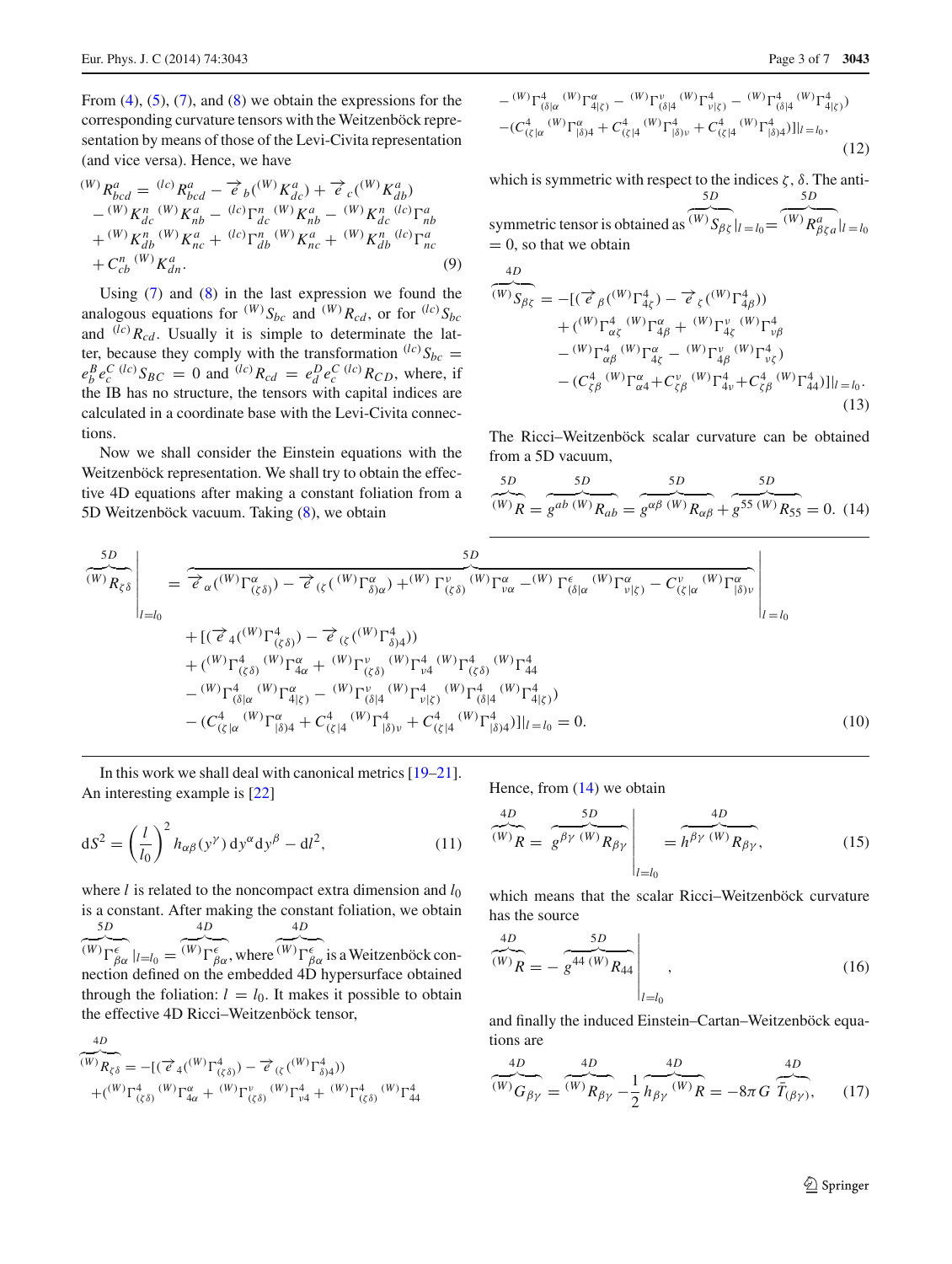$$
\overbrace{(W)}^{4D} \overbrace{S_{\beta\gamma}}^{\qquad 4D} = -8\pi G \overbrace{\overline{T}_{[\beta\gamma]}^{\qquad 4D}},\tag{18}
$$

<span id="page-3-0"></span>
$$
{}^{(W)}R_{a5} = 0,
$$
 (19)

$$
\begin{array}{c}\n\text{(W)} \text{S} & = 0 \\
\text{(20)}\n\end{array}
$$

$$
W^{\{W\}}S_{a5} = 0,\t\t(20)
$$

where we have taken into account in [\(18\)](#page-3-0) that  $g^{\beta \gamma}$ <sup>(*W*)</sup>*S*<sub> $\beta \gamma$ </sub> = 0. Furthermore, the symmetric and antisymmetric parts of the energy-momentum tensor in  $(17)$  and  $(18)$  are given by  $4D$  $\stackrel{\nu}{-}$  $\bar{T}_{(\beta\gamma)} = \frac{1}{2}$  $\frac{4D}{2}$  $\overline{a}$  $\bar{T}_{\beta\gamma}$  + 4*D* - $\overline{a}$  $(\bar{T}_{\gamma\beta})$  and <sup>4</sup>*<sup>D</sup>* -└  $\bar{T}_{[\beta\gamma]} = \frac{1}{2} (\bar{T}_{\beta\gamma} -$ 4*D* - 4*D*  $\frac{4D}{2}$  $\bar{T}_{\gamma\beta}$ ). Equation [\(17\)](#page-2-1) describe the dynamics of the gravitational field using the Weitzenböck representation on the effective 4D hypersurface.

# 2.1 Effective 4D dynamics with the Levi-Civita representation

Now we shall intend to write the curvature and the Ricci tensors (in the Levi-Civita representation) with respect to the Weitzenböck connections and contortions. The Ricci tensor in the Levi-Civita representation is related to the Ricci tensor in the Weitzenböck representation plus additional terms that depend on contortions and structure,

$$
\frac{4D}{(lc)}\overline{R_{\zeta\delta}} = \overrightarrow{e}_{\alpha}(^{(lc)}\Gamma^{\alpha}_{(\zeta\delta)}) - \overrightarrow{e}_{(\zeta)}({^{(lc)}\Gamma^{\alpha}_{\delta})\alpha})
$$
\n
$$
+^{(lc)}\Gamma^{\nu}_{(\zeta\delta)}({^{(lc)}\Gamma^{\alpha}_{\nu\alpha}} - {^{(lc)}\Gamma^{\epsilon}_{(\delta|\alpha}}({^{(lc)}\Gamma^{\alpha}_{\nu|\zeta})} - C^{\nu}_{(\zeta|\alpha}({^{(lc)}\Gamma^{\alpha}_{\beta})\nu}|_{l=l_0})
$$
\n
$$
= {^{(W)}R_{\zeta\delta}} + \overrightarrow{e}_{\alpha}(K^{\alpha}_{(\zeta\delta)}) - \overrightarrow{e}_{(\zeta)}(K^{\alpha}_{\delta)\alpha})
$$
\n
$$
+ K^{\nu}_{(\zeta\delta)}K^{\alpha}_{\nu\alpha} + {^{(W)}\Gamma^{\nu}_{(\zeta\delta)}}K^{\alpha}_{\nu\alpha} + K^{\nu}_{(\zeta\delta)}({^{W})\Gamma^{\alpha}_{\nu\alpha}}
$$
\n
$$
- K^{\nu}_{(\delta|\alpha}K^{\alpha}_{\nu|\zeta)} - {^{(W)}\Gamma^{\nu}_{(\delta|\alpha}}K^{\alpha}_{\nu|\zeta)}
$$
\n
$$
- K^{\nu}_{(\delta|\alpha}({^{W})\Gamma^{\alpha}_{\nu|\zeta})} - C^{\nu}_{(\zeta|\alpha}K^{\alpha}_{\beta)\nu}.
$$
\n(21)

The scalar curvature is

$$
\overbrace{a^{(1c)}}^{4D} R = - \overbrace{g^{44 (l c)}}^{5D} R_{44} \overbrace{a_{l=l_0}}^{1}
$$
 (22)

Hence, the Einstein–Cartan equations are given by

<span id="page-3-3"></span>
$$
\frac{{}^{4D}}{(\ln G)}_{\beta\gamma} = \frac{{}^{4D}}{(\ln R_{\beta\gamma} - \frac{1}{2} \ln_{\beta\gamma} \frac{{}^{4D}}{(\ln R)} = -8\pi G} \frac{{}^{4D}}{T_{(\beta\gamma)}},\tag{23}
$$

$$
\overbrace{S_{\beta\gamma}}^{4D} = -8\pi G \overbrace{T_{[\beta\gamma]}}^{4D} = 0, \tag{24}
$$

joined with  $^{(W)}R_{a5} = 0$  and  $^{(W)}S_{a5} = 0$ , which are additional conditions. Here,  $T_{(\beta\gamma)}$  and  $T_{[\beta\gamma]}$  are the symmetric  $\overline{4D}$   $\overline{4D}$ 

and antisymmetric energy-momentum tensors induced on the 4D hypersurface written in the Levi-Civita representation.<sup>5</sup>

## **3 Dual action and equations of motion**

We shall consider the conditions by which we can induce curvature and currents by means of WIMT [\[18\]](#page-6-12), on a 5D spacetime represented by cartesian coordinates. The 5D tensor metric can be written as

<span id="page-3-5"></span>
$$
[\eta]_{AB} = \text{diag}[1, -1, -1, -1, -1].\tag{26}
$$

We can construct an FB with interesting cosmological properties if we take the appropriate vielbein. The action for the gravito-electromagnetic fields in a 5D vacuum can be written in the form  $\overline{a}$ 

<span id="page-3-2"></span>
$$
S = \int d^5 x \sqrt{|\eta|} \left[ \frac{R}{16 \pi G} - \frac{1}{4} F_{AB} F^{AB} - \frac{\lambda}{2} (A_{;B}^B)^2 \right].
$$
 (27)

In order to maybe render the dual currents interesting, rewrite  $\frac{1}{2}$ 

the last action in terms of the dual tensors 
$$
\mathcal{F}_{ABC}
$$
  
\n
$$
\mathcal{S}_1 = \int d^5 x \sqrt{|\eta|} \left[ \frac{R}{16\pi G} - \frac{k}{4} \mathcal{F}_{ABC} \mathcal{F}^{ABC} - \frac{\lambda}{2} (A^B_{;B})^2 \right],
$$
\n
$$
\mathcal{S} = \int d^5 x \sqrt{|\eta|} \left[ \frac{R}{16\pi G} - \frac{1}{4} F_{AB} F^{AB} - \frac{\lambda}{2} (A^B_{;B})^2 \right].
$$
\n(28)

It is evident that  $\frac{1}{3!} \mathcal{F}_{ABC} \mathcal{F}^{ABC} = \frac{1}{3!4} \varepsilon_{ABCDE} \varepsilon^{ABCNM} F^{DE}$  $F_{NM} = F^{NM} F_{NM}$ , where we have used  $\varepsilon_{ABCDE} \varepsilon^{ABCNM} =$ 3! 2!  $(\delta_D^N \delta_E^M - \delta_E^N \delta_D^M)$ , so that when  $k = \frac{1}{3!}$ , we see that both actions describe the same physical system:

 $S_1 = S$ .

In our case, when we use the Lorentz gauge and we deal with a 5D vacuum with  $R = 0$ , we have  $S_1 \sim S$  and both actions give us the same equations of motion. In order to describe the dual sources of these equations we shall deal with the action  $S_1$ . The dynamics of the gravito-electromagnetic fields obtained taking the extreme with the action [\(27\)](#page-3-2)) is  $A^{K}$ ;  ${}^{B}$  − (1 −  $\lambda$ ) $A^{B}$ ;  ${}^{K}$  = 0. On a 5D vacuum (*R* = 0), and when we take  $\lambda = 1$  and the Lorentz gauge  $A_{;B}^B = 0$ , they reduce to

<span id="page-3-4"></span>
$$
\Box A^K = \eta^{BC} A^K_{;BC} = 0,\tag{29}
$$

<span id="page-3-1"></span> $5$  Equations [\(24\)](#page-3-3) take into account the Cartan equations which describe spinor contributions:

$$
\overbrace{S_{\beta\gamma}}^{4D} = -8\pi G \underbrace{\overbrace{T_{[\beta\gamma)}}^{4D}}_{\text{spin}},
$$
\n(25)

where  $S = \sigma^{\mu\nu} S_{\mu\nu}$ ,  $\sigma^{\mu\nu} = \frac{1}{2} [\gamma^{\mu}, \gamma^{\nu}]$  and  $\gamma^{\mu}$  are the Dirac matrices.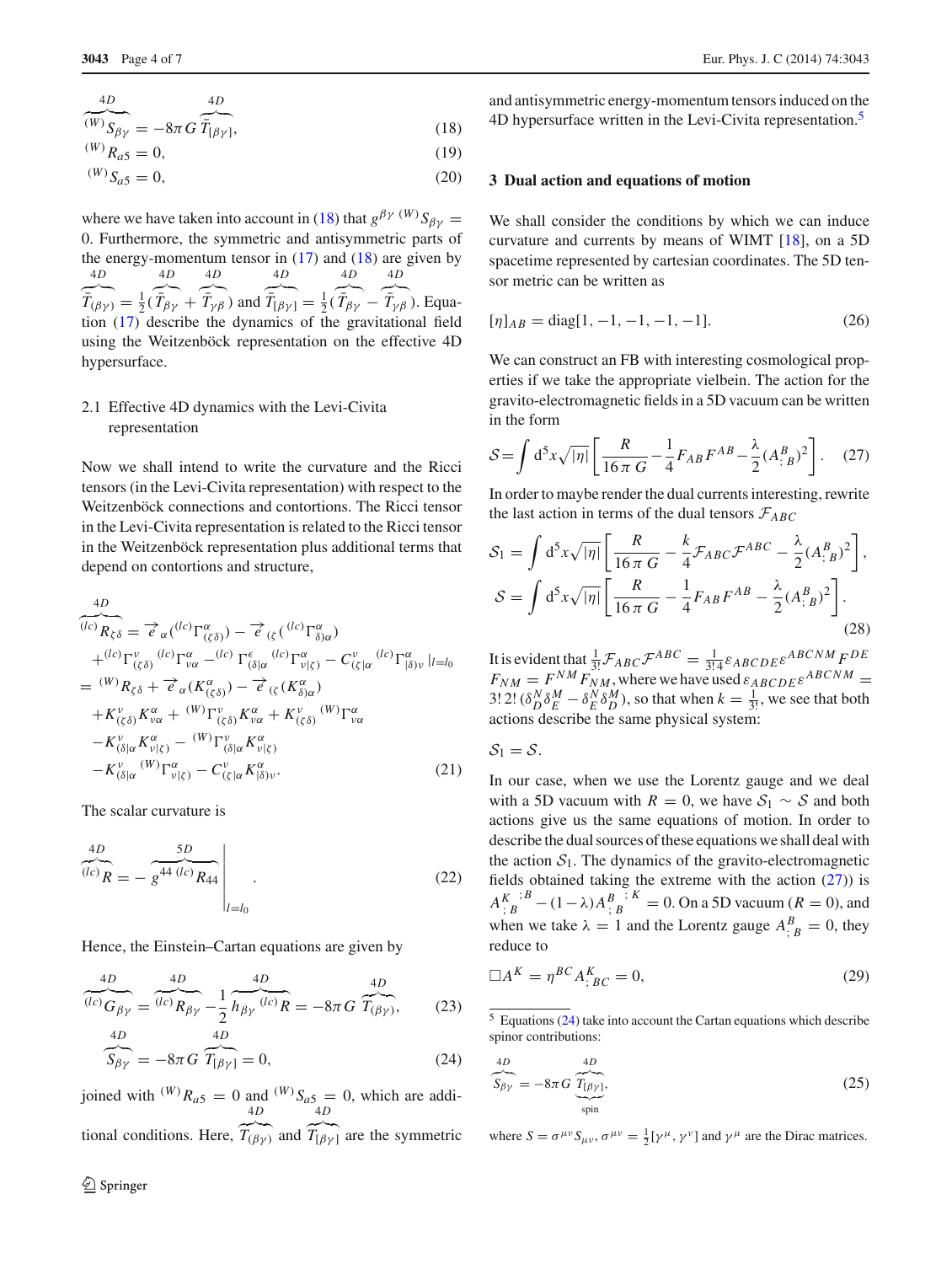which are the Klein–Gordon equations for massless fields. The gravito-magnetic currents come from the solutions for the fields [\(29\)](#page-3-4). The last equations are compatible with a current which has its source in

$$
F_{;B}^{NB} = -\eta^{AN} [A^M R_{ABM}^B + A_{;M}^B T_{BA}^M],
$$
\n(30)

where we have used  $(29)$  and the Lorentz gauge in absence of nonmetricity. We have used the fact that

$$
F_{;B}^{NB} = \eta^{AN} \eta^{BM} F_{AM;B} = g^{AN} A_{;AB}^B - \underbrace{\eta^{BM} A_{;MB}^N}_{0},
$$

where clearly we have imposed the absence of currents on the 5D vacuum with respect to the Levi-Civita representation. Hence

<span id="page-4-2"></span><span id="page-4-1"></span>
$$
\begin{aligned} {}^{(lc)}F_{;B}^{NB} &= 0 \Rightarrow \\ {}^{(W)}F_{;B}^{NB} &= -({}^{(W)}F^{MB} + \eta^{RM}A^PK_{PR}^B - \eta^{RB}A^PK_{PR}^M)K_{MB}^N \\ &-({}^{(W)}F^{NM} + \eta^{RN}A^PK_{PR}^M - \eta^{RM}A^PK_{PR}^N)K_{MB}^B, \end{aligned} \tag{32}
$$

where  $^{(lc)}F_{AB} = \overrightarrow{E}_A(A_B) - \overrightarrow{E}_B(A_A) + A_N(C_{AB}^N)$  y  $(W) F_{AB} = \overrightarrow{E}_A(A_B) - \overrightarrow{E}_B(A_A) + A_N(^{(W)}T_{BA}^N + C_{AB}^N).$ 

Notice that in  $(31)$  we use the covariant derivative with respect to the Christoffel symbols, but in  $(32)$  we use the derivative covariant with respect to the Weitzenböck connections. Hence, we can adopt both representations in a complementary mode to describe the 5D vacuum.

The Weitzenböck currents are related by one expression analogous to  $(31)$ , but it is more complicated:

$$
{}^{(lc)(m)}J_{AB} - {}^{(W)(m)}J_{AB} = \frac{\sqrt{|\eta|}}{2} \varepsilon_{ABCDE} \frac{1}{4} M^{[CDE]}, \quad (33)
$$

where  $M^{[CDE]} = \eta^{CF} \eta^{DG} \eta^{EH} M_{[FGH]}$  and we define  $M$ [*FGH*] as

$$
M_{[FGH]} = (A_M {}^{(W)}T^M_{[FG]}, H) - 2 {}^{(W)}T^N_{[FH]} {}^{(W)}T^M_{N[G]} A_M
$$
  
\n
$$
-2 {}^{(W)}T^M_{[GH]} {}^{(W)}T^M_{f]N} A_M
$$
  
\n
$$
- {}^{(W)}T^N_{[FH]} \overrightarrow{E}_N (A_{|G]}) + {}^{(W)}T^N_{[GH]} \overrightarrow{E}_N (A_{|F]})
$$
  
\n
$$
+ {}^{(W)}T^N_{[FH]} \overrightarrow{E}_G](A_N) - {}^{(W)}T^N_{[GH]} \overrightarrow{E}_F](A_N).
$$
  
\n(34)

Once we required the gauge condition  $^{(lc)}A^N$  = 0, it is preserved in the Weitzenböck representation:  $^{(W)}A^n_{;n} = 0$ .<sup>[7](#page-4-3)</sup>

#### **4 Gravito-magnetic currents from WIMT**

We intend to explore the flat-spacetime in order to learn under what conditions we can introduce gravito-magnetic currents using WIMT on 5D. We shall consider an orthogonal base without structure and trivial connections.

#### 4.1 Quantization of the fields

Starting from the vacuum action [\(27\)](#page-3-2) with  $(lc)$   $R = 0$ , one obtains the dynamics of the gravito-electromagnetic fields

<span id="page-4-4"></span>
$$
\Box A^K = \eta^{BC} A_{;BC}^K = \eta^{BC} A_{;BC}^K
$$
  
=  $A_{,tt}^K - A_{,xx}^K - A_{,yy}^K - A_{,zz}^K - A_{,ll}^K = 0,$  (35)

where  $\overrightarrow{A} = A^K \overrightarrow{E}_K$ . The differential equations [\(35\)](#page-4-4) are separable, so that we can propose a solution of the kind

$$
A^{K} = T^{K}(t)X^{K}(x)Y^{K}(y)Z^{K}(z)L^{K}(l).
$$
 (36)

The vector field can be written as a Fourier expansion,

<span id="page-4-5"></span>
$$
\overrightarrow{A} = \int_{K_x^N} \int_{K_y^N} \int_{K_z^N} d^3(K^N) e^{-K_l^N \frac{l-l_0}{l_0}} \times [A(\mathbf{K}^N, K_l^N, N) e^{i(K_x^N \frac{x}{x_0} + K_y^N \frac{y}{y_0} + K_z^N \frac{z}{z_0} - K_l^N \frac{t}{l_0})} \times B(\mathbf{K}^N, K_l^N, N) e^{-i(K_x^N \frac{x}{x_0} + K_y^N \frac{y}{y_0} + K_z^N \frac{z}{z_0} - K_l^N \frac{t}{l_0})}] \overrightarrow{E}_N.
$$
\n(37)

We have expanded the vector field as a function of the components of the tangent base  $\{\overrightarrow{E}_N\}$ . These fields comply with  $\Box A^M = \eta^{BC} A^M_{;BC} = 0$ , where the metric  $\eta_{BC} =$  $\Rightarrow$ <sup>*n*</sup>( $\overrightarrow{E}$  *B*,  $\overrightarrow{E}$ *C*) describe an inner product through the application on the elements of the tangent space. It is clear that the connections are null. The fields can be expanded with any base with the following requirement for the polarization vectors:  $\xi_M(\vec{K}^N, L)\xi^M(\vec{K}^N, L)$ ization vectors:  $\xi_M$  ( $K^N$ ,  $L$ ) $\xi^M$  ( $K^N$ ,  $L'$ ) =  $\eta_{LL'}$ , where  $\overrightarrow{\xi}$  ( $\overrightarrow{K}^N$ ,  $M'$ ) =  $\xi^M$  ( $\overrightarrow{K}^N$ ,  $M'$ )  $\overrightarrow{E}_M$ . In general the choice of the polarization vectors is independent of  $\overline{K}^N$ , which is the wave vector of the *N*-component for the field related to the directional propagation of flat waves.

- $\bullet$   $(W) A^n_{;n} = (W) A^N_{;N}$
- $\epsilon \epsilon_K^k \eta^{BC}$  (*W*)  $A^K_{;BC} = g^{ab}$  (*W*)  $A^k_{;bc}$
- 
- $e_n^N \eta^{MC(W)} F_{NM; C} = g^{mc(W)} F_{nm; c}$ <br>•  ${}^{(lc)} \Box A^K = e_k^K {}^{(W)} \Box A^k e_k^K g^{bc(W)} A_{;n}^k K_{bc}^n$ . Furthermore,  $g^{bc} K_{bc}^n = g^{mn} (W) T_{cm}^c$ .

<span id="page-4-0"></span><sup>&</sup>lt;sup>6</sup> Using the expression <sup>(lc)</sup>  $\Gamma_{BC}^{A} = (W) \Gamma_{BC}^{A} + K_{BC}^{A}$  it is possible to obtain the following expression for both Faraday tensors:  $^{(lc)}F^{NB}$  =  $^{(W)}F^{NB} + \eta^{RN}A^P K_{PR}^B - \eta^{RB}A^P K_{PR}^N$ . If we make the derivative of this expression and we use  $(31)$ , we can check the validity of  $(32)$ .

<span id="page-4-3"></span><sup>&</sup>lt;sup>7</sup> One can show that  $^{(lc)}e_n^N$ ;*m* =  $^{(W)}e_n^N$ ;*m* +  $e_k^N K_{nm}^k$ , but since the Weitzenböck connections comply with  $(W)e_n^N$ ;  $m = 0$ , it is possible to express the covariant derivative of the vielbein in the

Footnote 7 continued

Levi-Civita representation as a function of the contortion of Weitzenböck:  $^{(lc)}e_n^N$ ;  $_m = e_k^N K_{nm}^k$ . If we use this on the gauge condition and we take into account that  $A^N = e_n^N A^n$ , we can prove that  $\binom{l}{k} A_{;N}^N = 0 \Rightarrow$  $\binom{d}{x}$  *A*<sup>n</sup><sub>; *n*</sub> + *K*<sub>*mn*</sub> *A*<sup>n</sup> = <sup>(*W*</sup>)*A*<sup>n</sup><sub>; *n*</sub> = 0. Hence, one can show the following equalities: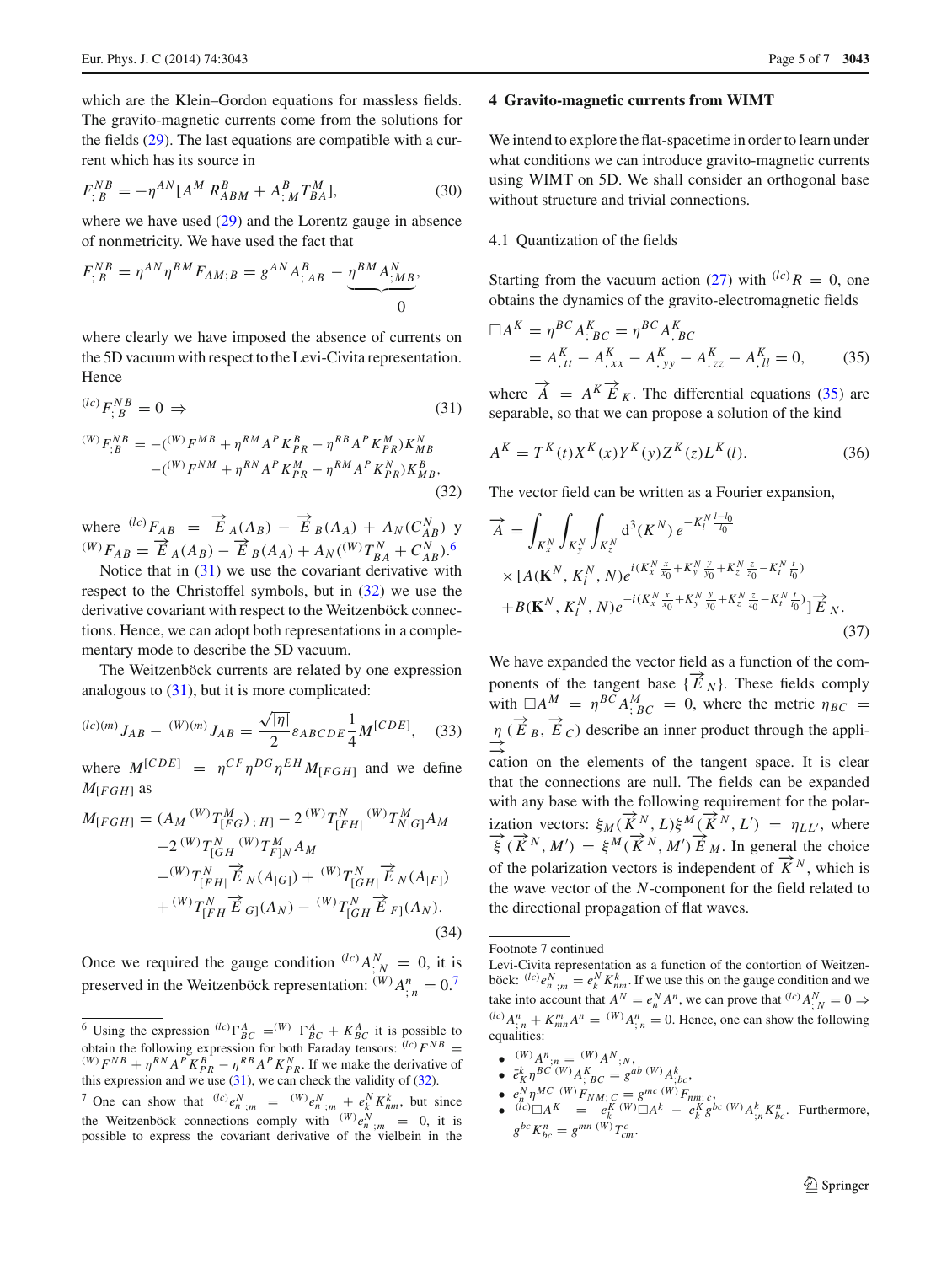The expression  $\overrightarrow{\xi}$  ( $\overrightarrow{K}^N$ ,  $M'$ ) =  $\xi^M$ ( $\overrightarrow{K}^N$ ,  $M'$ )  $\overrightarrow{E}$   $_M$  says in a general manner that the elements  $\xi^{M}(\vec{K}, M')$  are exactly the vielbein  $e_M^M$  that relate the base  $\{\overrightarrow{E}_M\}$ , with a certain base  $\{\overrightarrow{E}_{M'} := \overrightarrow{\xi}(\overrightarrow{K}^N, M')\}$ , with the same normalization. The vector  $\overrightarrow{K}^N := K_t^N \overrightarrow{E}_t + K_x^N \overrightarrow{E}_x + K_y^N \overrightarrow{E}_y +$  $K_z^N \overrightarrow{E}_z + i K_l^N \overrightarrow{E}_l$ , is a field in a 5D vacuum and complies with  $|K^N|^2 = 0$ , which describes the propagation of a light cone. It is usual to propose the radiation gauge  $A^0 = 0$  and  $A_{;N}^{N} = 0$ . After taking into account the isotropy of the space it is obvious that (for *N*,  $M = 1, 2, 3$ )  $K_i^N = K_j^M$ , where  $i, j = 1, 2, 3.$ 

The field vector  $A(\mathbf{K}^N, K_l^N, N)$  depends on the component of the field which we are describing (which we rotulate with the superscript  $N$ ), with the spatial part of the wave vector  $K^N$  and with the extra dimensional component of  $K^N$ :  $K_l^N$ . An important point is the second quantization of the field, from which is guaranteed the interpretation of this field as an hermitian operator capable to act on the Fock space through certain operators of creation and annihilation. Hence, we shall promote the elements  $A(\mathbf{K}^N, K_l^N, N)$ and  $B(K^N, K^N_l, N)$  to operators which comply with the condition  $\vec{A} = \vec{A}^{\dagger}$ . Hence, we obtain the relationship  $B^{\dagger}(\mathbf{K}^N, K_l^N, N) \overrightarrow{E}_N^* = A(\mathbf{K}^N, K_l^N, N) \overrightarrow{E}_N^*$ , where in our case  $\overrightarrow{E}_{N}^{*}$  is merely symbolic because the bases are given by real vector fields. Hence

<span id="page-5-1"></span>
$$
\overrightarrow{A} = \int_{K_x^N} \int_{K_y^N} \int_{K_z^N} d^3(K^N) e^{-K_t^N \frac{L - l_0}{l_0}} \times [A(K^N) e^{i(K_x^N \frac{x}{x_0} + K_y^N \frac{y}{y_0} + K_z^N \frac{z}{z_0} - K_t^N \frac{t}{l_0})} \overrightarrow{E}_N + A^{\dagger}(K^N) e^{-i(K_x^N \frac{x}{x_0} + K_y^N \frac{y}{y_0} + K_z^N \frac{z}{z_0} - K_t^N \frac{t}{l_0})} \overrightarrow{E}_N^{\dagger}].
$$
\n(38)

Using [\(38\)](#page-5-1) we obtain the canonical momentum  $\Pi^N :=$  $\frac{\delta \mathcal{L}}{\delta(A_{N,0})}$ , and we have

<span id="page-5-0"></span><sup>8</sup> The adjoint operator is given by

$$
\overrightarrow{A}^{\dagger} = \int_{K_x^N} \int_{K_y^N} \int_{K_z^N} d^3(K^N) e^{-K_t^N \frac{L - l_0}{l_0}} \times [A^{\dagger}(\mathbf{K}^N, K_t^N, N) e^{-i(K_x^N \frac{x}{x_0} + K_y^N \frac{y}{y_0} + K_z^N \frac{z}{z_0} - K_t^N \frac{t}{l_0})} + B^{\dagger}(\mathbf{K}^N, K_t^N, N) e^{i(K_x^N \frac{x}{x_0} + K_y^N \frac{y}{y_0} + K_z^N \frac{z}{z_0} - K_t^N \frac{t}{l_0})}] \overrightarrow{E}_{N}^*,
$$

so that we see from [\(37\)](#page-4-5) that  $\overrightarrow{A} = \overrightarrow{A}^{\dagger}$ ; it is fulfilled when

1. 
$$
A(\mathbf{K}^N, K_l^N, N) \overrightarrow{E}_N = B^{\dagger}(\mathbf{K}^N, K_l^N, N) \overrightarrow{E}_N^*,
$$
  
2.  $B(\mathbf{K}^N, K_l^N, N) \overrightarrow{E}_N = A^{\dagger}(\mathbf{K}^N, K_l^N, N) \overrightarrow{E}_N^*.$ 

We see that both conditions are equivalent.With respect to the interpreta-*N* the metric of  $\vec{E}^*_{N}$ , we claim that it is  $\vec{E}^*_{N} = (e^N_N \vec{e}_n)^* = e^N_N \vec{e}_n = e^N_N \vec{e}_n$ .

$$
\Pi^{N} = \eta^{N(N)} A_{(N), 0} = A^{N}, 0
$$
\n
$$
= i \int_{K_{x}^{N}} \int_{K_{y}^{N}} \int_{K_{z}^{N}} d^{3}(K^{N}) e^{-K_{l}^{N} \frac{l-l_{0}}{l_{0}}}
$$
\n
$$
\times \left[ \frac{-K_{l}^{N}}{t_{0}} A(\mathbf{K}^{N}, K_{l}^{N}, N) e^{i(K_{x}^{N} \frac{x}{x_{0}} + K_{y}^{N} \frac{y}{y_{0}} + K_{z}^{N} \frac{z}{z_{0}} - K_{l}^{N} \frac{t}{t_{0}}) \overrightarrow{E}_{N} + \frac{K_{l}^{N}}{t_{0}} A^{\dagger}(\mathbf{K}^{N}, K_{l}^{N}, N) e^{-i(K_{x}^{N} \frac{x}{x_{0}} + K_{y}^{N} \frac{y}{y_{0}} + K_{z}^{N} \frac{z}{z_{0}} - K_{l}^{N} \frac{t}{t_{0}}) \overrightarrow{E}_{N}^{*} \right],
$$
\n(39)

which complies with the algebra  $[A^N(t, \mathbf{x}, l), \Pi^M(t, \mathbf{x}', l)]$ 

= 
$$
i \, a b \, (2\pi)^3 \, \eta^{NM} \, \delta(\mathbf{x} - \mathbf{x}') \, e^{-K_l \frac{l-l_0}{l_0}},
$$
  
\n $[A^N(t, \mathbf{x}, l), A^M(t, \mathbf{x}', l)] = [\Pi^N(t, \mathbf{x}, l), \Pi^M(t, \mathbf{x}', l)]$   
\n= 0,  
\n $[A(\mathbf{K}^N, K_l^N, N), A^{\dagger}(\mathbf{K}'^M, K_l'^M, M)] = a \, \delta^{NM} \, \delta(\mathbf{K}^N - \mathbf{K}'^M) \, \delta(K_l^N - K_l'^M),$   
\n $[A(\mathbf{K}^N, K_l^N, N), A(\mathbf{K}^M, K_l^M, M)]$   
\n=  $[A^{\dagger}(\mathbf{K}^N, K_l^N, N), A^{\dagger}(\mathbf{K}^M, K_l^M, M)] = 0,$   
\n $T_{K^N}(t) T_{K^N}^*(t), t - T_{K^N}^*(t) T_{K^N}(t), t = i b.$ 

We have used the notation  $\mathbf{x} = (x, y, z)$ ,  $A^N(t, \mathbf{x}, l)$  and  $\Pi^M(t, \mathbf{x}', l)$  for the components of the corresponding fields. Furthermore,  $A(\mathbf{K}^N, K_l^N, N)$  is an annihilation operator and  $A^{\dagger}(\mathbf{K}^N, K_l^N, N)$  is a creation operator. For the constant values  $b = 2 \frac{K_t^N}{t_0}$  and  $a = \frac{t_0}{2 (2\pi)^3 K_t^N}$ , we obtain

$$
[AN(t, \mathbf{x}, l), \PiM(t, \mathbf{x}', l)] = i \etaNM \delta(\mathbf{x} - \mathbf{x}') e^{-K_l^N \frac{l - l_0}{l_0}},
$$
  
\n
$$
[A(\mathbf{K}^N, K_l^N, N), A^{\dagger}(\mathbf{K}'^M, K_l^M, M)]
$$
  
\n
$$
= \deltaNM \frac{t_0}{2(2\pi)^3 K_l^N} \delta(\mathbf{K}^N - \mathbf{K}'^M) \delta(K_l^N - K_l^M). (40)
$$

These expressions extend to the 5D Minkowski spacetime the canonical quantization obtained in a  $4D$  spacetime.<sup>9</sup> Therefore, we can transform the commutators in the Fock space as second rank tensors, in the following manner:

$$
[An(t, \mathbf{x}, l), \Pim(t, \mathbf{x}', l)] = i gnm \delta(\mathbf{x} - \mathbf{x}') e^{-K_l^n \frac{l - l_0}{l_0}},
$$
  
\n
$$
[A(\mathbf{K}n, K_ln, n), A†(\mathbf{K}m, K_lm, m)]
$$
  
\n
$$
= gnm \frac{t_0}{2(2\pi)^3 K_l^n} \delta(\mathbf{K}n - \mathbf{K}m) \delta(K_l^n - K_lm),
$$

where  $\Pi^m = \bar{e}_M^m \Pi^M$  and  $K^m = \bar{e}_M^m K^M$ . These expressions provide us with the algebra in an arbitrary metric obtained from a 5D Minkowski spacetime, which is free of structure. In order to illustrate the formalism, in the following section we shall apply it to a de Sitter expansion, which describes the early inflationary universe.

<span id="page-5-2"></span><sup>&</sup>lt;sup>9</sup> In order to avoid any problems of the commutators, we shall use the quantization of Gupta [\[23](#page-6-17)] and Bleuler [\[24](#page-6-18)]:  $\langle A^N_{;N} \rangle = 0$ .